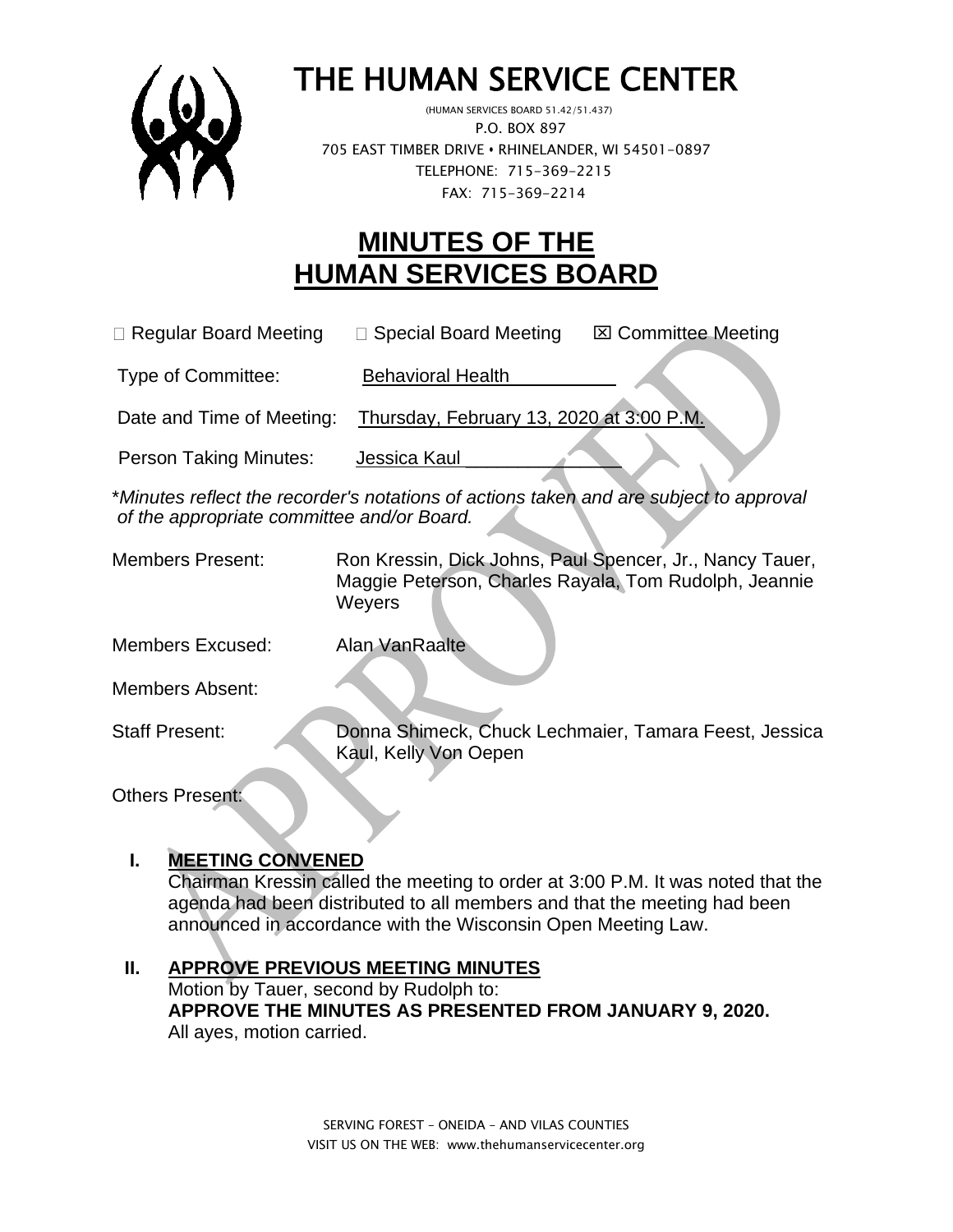#### **III. VACANCY AND RECRUITMENT UPDATE**

Lechmaier provided the committee with a vacancy and recruitment update. The Mental Health therapist position remains open and advertised. There is one Emergency Services Program Service Facilitator vacancy open, as well as one CCS Service Facilitator position. Resumes continue to be reviewed for these positions.

#### **IV. OUTPATIENT CLINIC UPDATE**

Shimeck provided the committee with an Outpatient Clinic update. She reported that Dr. Mannem is now fully moved over onto NetSmart.

She reported that two outpatient clinic providers have started facilitating a group for clients with both mental health and substance use disorders. They are on week six of eleven. The group is focusing on healthy relationship building, setting boundaries, and more.

#### **V. WOMEN'S GRANT UPDATE**

Lechmaier updated the committee regarding the 2020 Women's Grant status. He informed the committee that a conversation with the State was held on January 29<sup>th</sup>, 2020. This call was helpful for planning purposes, but HSC has not received notice as to the exact amount of the award, so an official start-date is unknown.

HSC is moving forward with interviewing for positions related to this grant, including a dual-licensed mental health/AODA counselor and Care Coordinators.

#### **VI. ALCOHOL AND DRUG PREVENTION EFFORTS UPDATE**

Lechmaier provided the committee an update regarding our current drug prevention efforts. He reported that, at the last drug take-back event held in Oct. 2019, local authorities received 130 lbs in Forest, 607.2 lbs in Oneida, and 125 lbs in Vilas. Planning for another take-back event has started; this will be scheduled for April 2020. HSC will begin advertising for this event soon.

Lechmaier reported that HSC funded a request to have "Do Life Sober" staff speak at Crandon, Laona, and Wabeno schools. The Do Life Sober team will work with teens in these schools to develop youth activities that exclude alcohol and drugs.

Shimeck informed the committee that HSC began meeting with the Oneida County Public Health Department to further discuss and coordinate drug and alcohol prevention efforts.

#### **VII. EMERGENCY SERVICES PROGRAM UPDATE**

# **A. Crisis Bed Emergency Services Report**

Shimeck summarized the Crisis Bed Report from December of 2019.